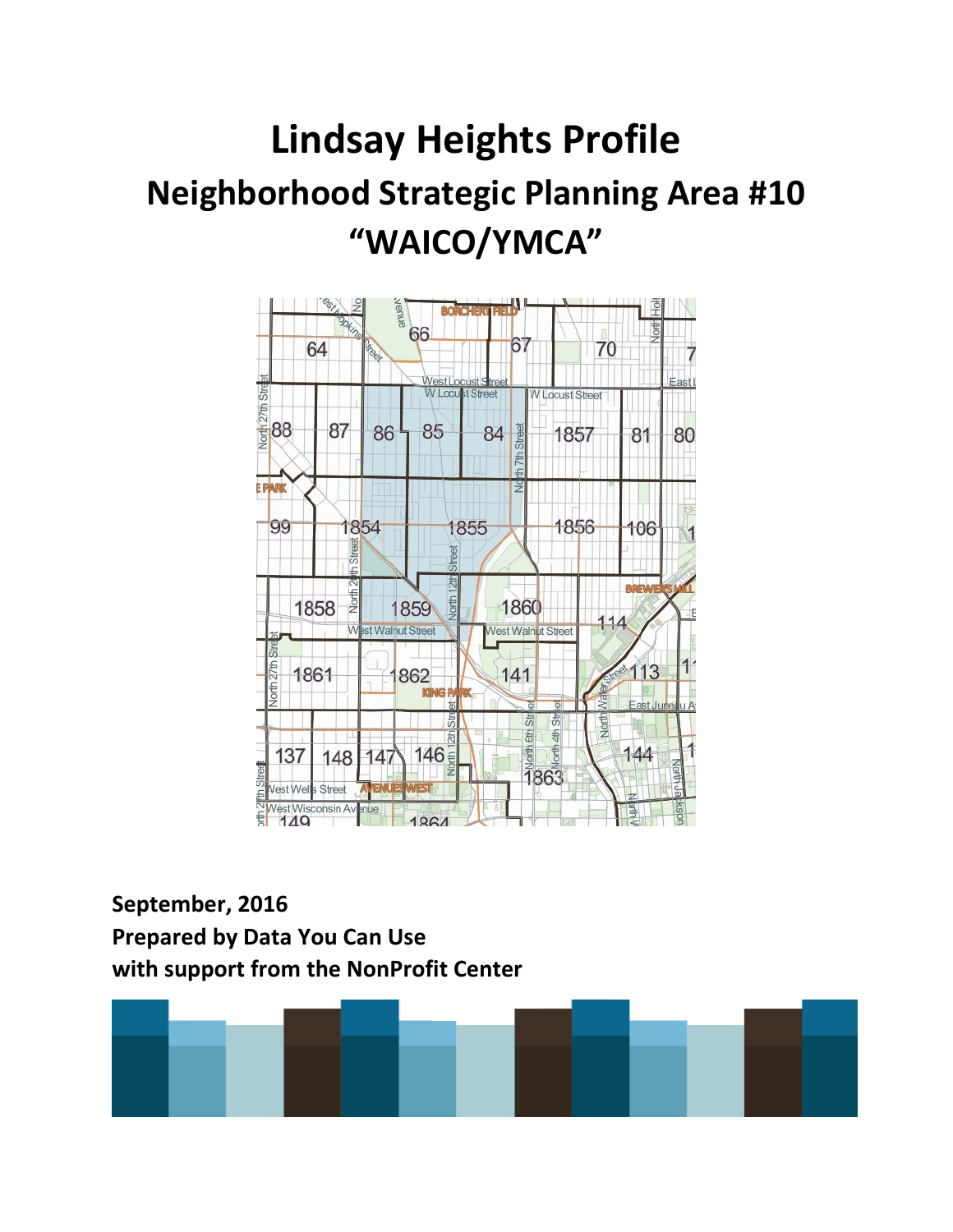Carrie Koss Vallejo, Virginia Carlson and Kathleen Pritchard contributed to this report. Please direct questions or comments about this report to:

Carrie Koss Vallejo [CarrieKV@gmail.com](mailto:CarrieKV@gmail.com) (414) 301-1733

#### **Data source used in this analysis:**

American Community Survey 5 year estimates for 2014 were utilized in this report. Note that data are based on *estimates* from the American Fact Finder survey. Margins of error are not readily available but can be calculated as needed for this custom geography.

American Fact Finder tables referenced in this report: B01001, B03002, B08201, B11001, B15001, B17001, B25041, B25063, S2301, S2401 S2501, S2504, and S2506. [www.Factfinder.census.gov](http://www.factfinder.census.gov/) 

Where there is insufficient data it is reported as NA.

#### **Geography used in this analysis:**

Census areas and NSPs frequently do not have congruent borders. The map on the cover was used to determine which census tracts to include in the following Lindsay Heights, "WAICO-YMCA" NSP analysis.

Census tracts: 84, 85, 86, 1854, 1855 and 1859 were used to define the geographic area for WAICO/YMCA in this report.

Boundaries are consistent with NSP boundaries at the time analysis was begun.

**Data You Can Use |Lindsay Heights Profile**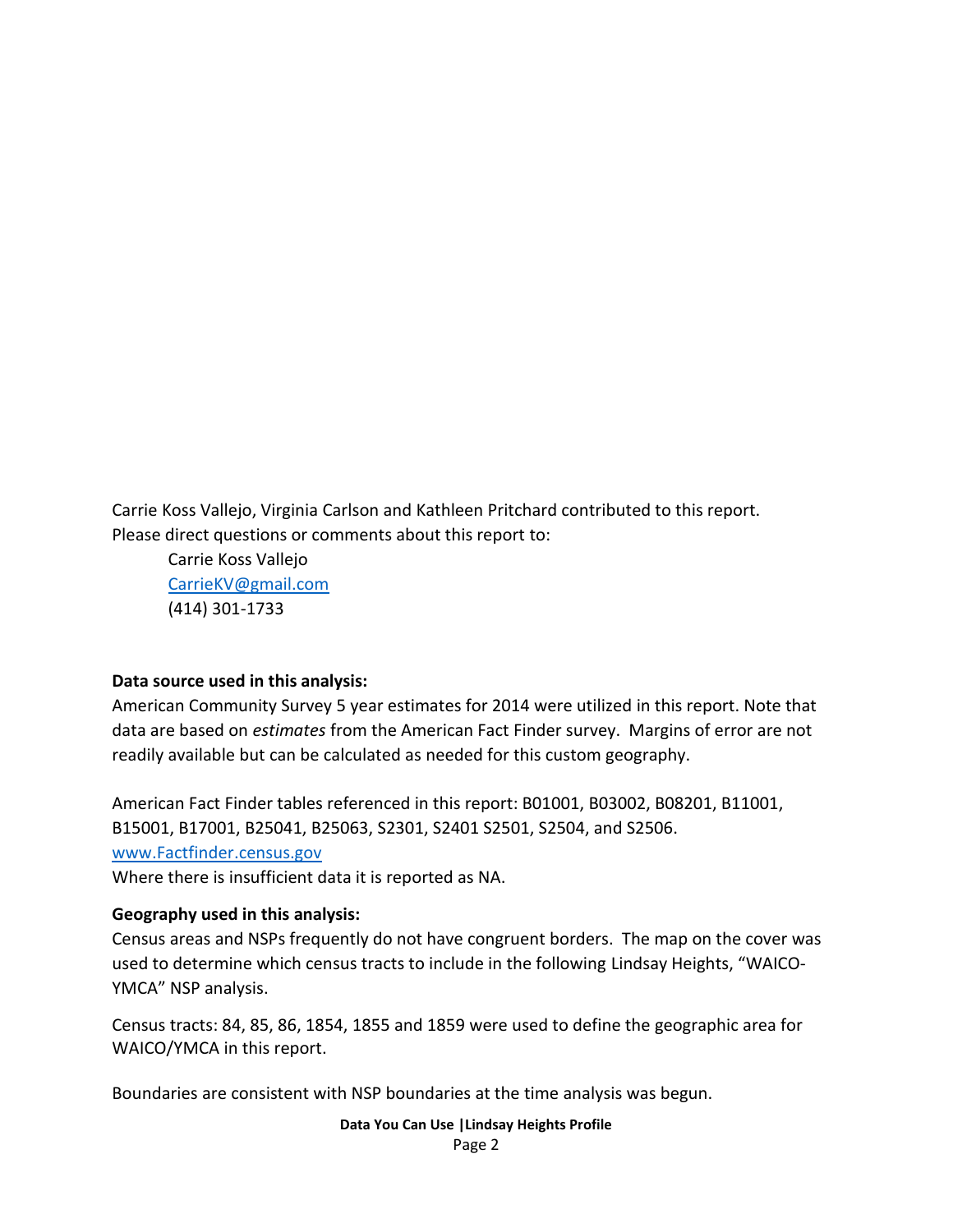# **Table of Contents**

## Selected characteristics for

## Lindsay Heights and the City of Milwaukee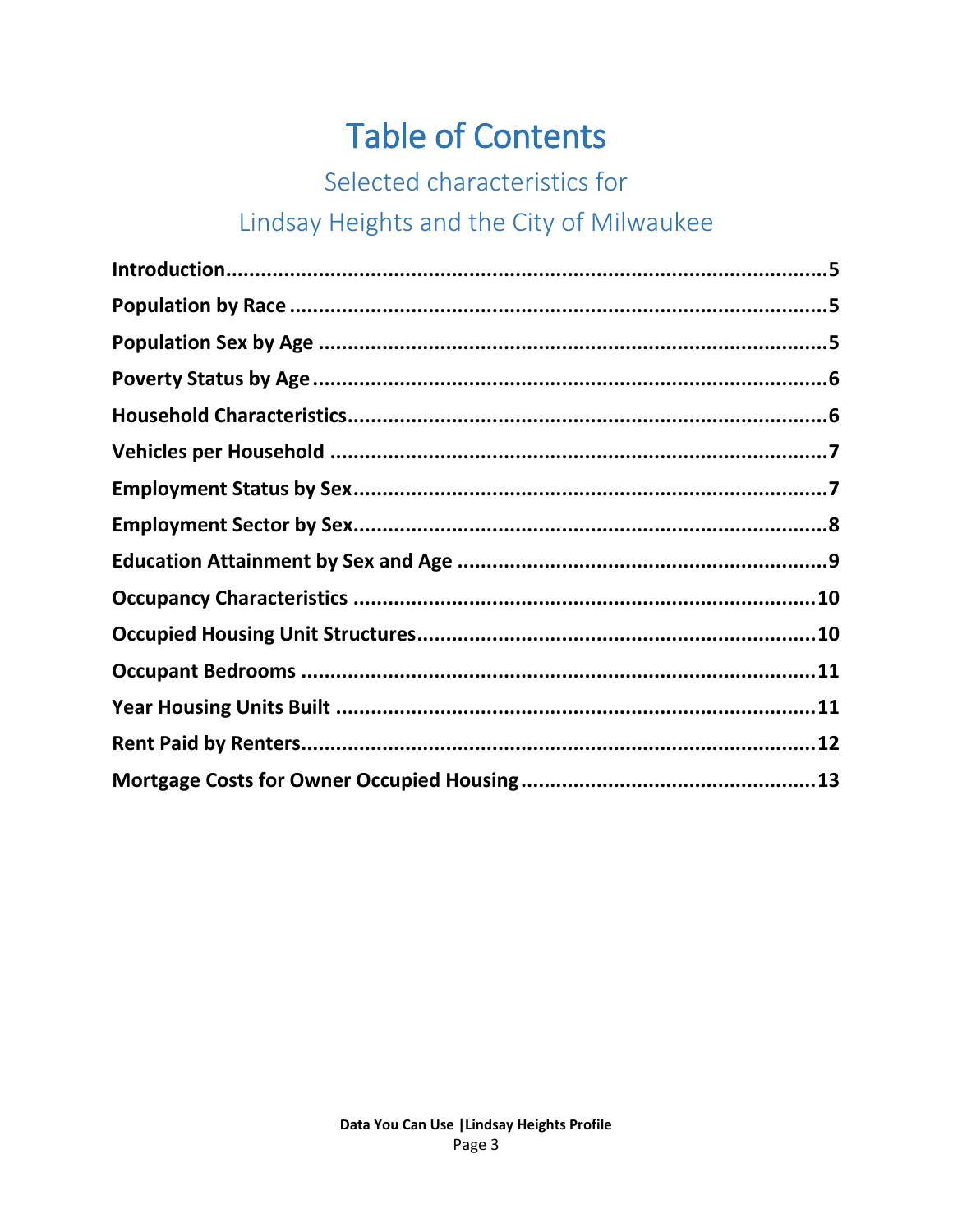#### **Introduction**

This report was prepared by Data You Can Use with the support of the Nonprofit Center. It is the result of input and advice from community organizers working in the neighborhoods supported by Milwaukee's Community Development Block Grant program. Nine Neighborhood Strategic Planning areas were chosen for the development of this profile and partners met to describe the data they wanted –data that would be useful to them in their planning, organizing, and fund development work. They also helped guide the format. Two early prototypes were developed, discussed and adapted to provide this report. Related training (on the use of census data from the American Fact Finder Survey and open source mapping) was conducted and offered to the neighborhood partners. A final draft was reviewed and neighborhood organizers shared the ideas, stories and strategies that they derived from the data.

This *is* "data you can use" they concluded. It can be used with their staff, their partners, their funders, their elected officials and the residents of their neighborhoods. It can be used to supplement and support the stories and anecdotes of residents, to build a case for needed resources, and to identify more questions.

Each of the nine reports are posted on our [website.](http://datayoucanuse.org/) Plans are underway to expand this effort to additional neighborhoods and to explore how the data can be made interactive. There is also an identified "wish list" for additional data that would help the organizers tell their story. The content and format are better because of the input of the neighborhood organizations and organizers who contributed. Thank you. In particular, we would like to acknowledge the persistence and stewardship of Joyce Mallory of the Nonprofit Center of Milwaukee. Without Joyce's efforts, this project would not have come to fruition.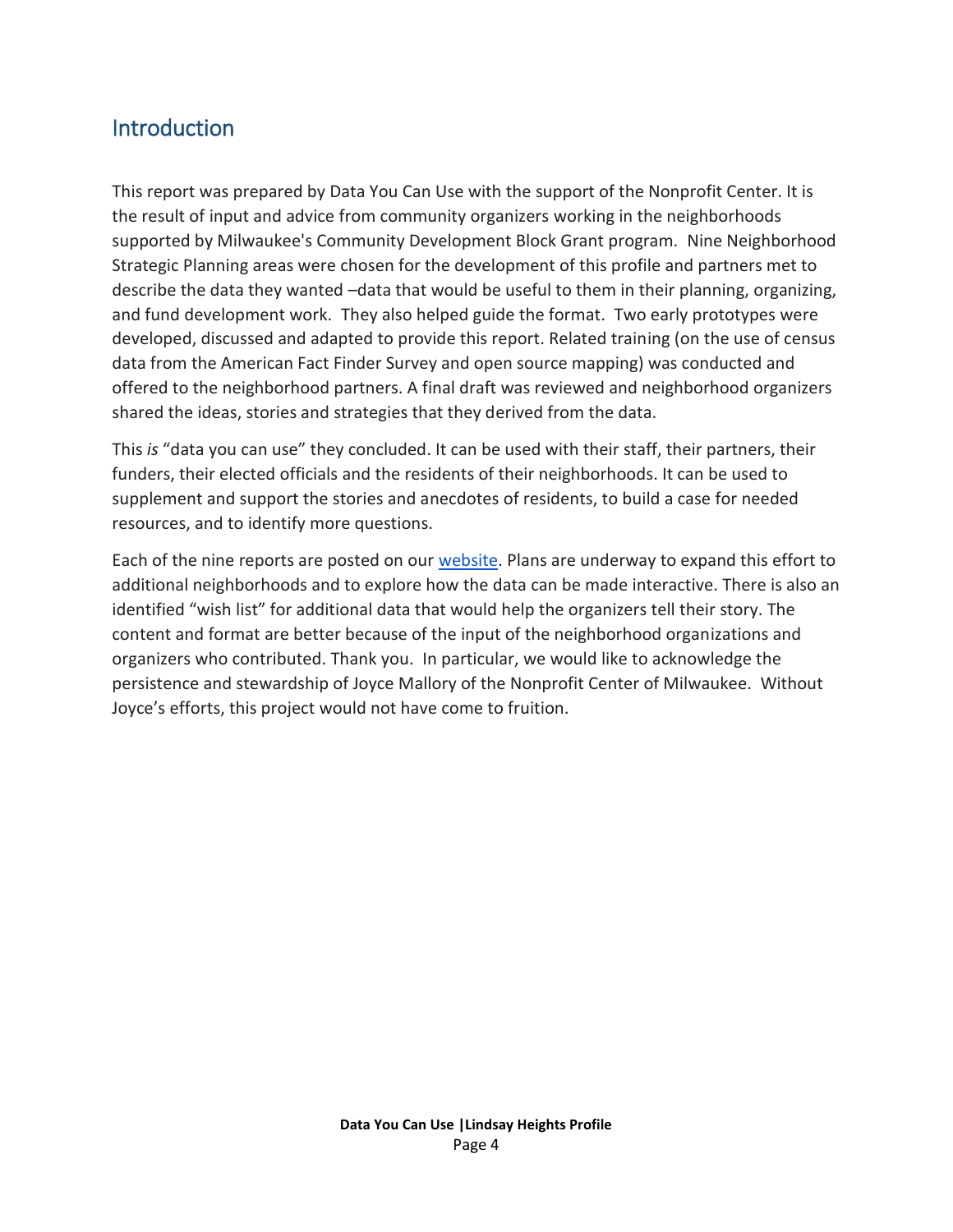#### <span id="page-4-0"></span>Population by Race

87% of Lindsay Heights residents are African American compared to 39% citywide.

|                                         |       | <b>Lindsay Heights</b> | <b>City of Milwaukee</b> |              |
|-----------------------------------------|-------|------------------------|--------------------------|--------------|
| <b>Population by Race</b>               | Count | <b>Share</b>           | Count                    | <b>Share</b> |
| Population                              | 8,888 | 100.0%                 | 598,078                  | 100.0%       |
| White alone                             | 185   | 2.1%                   | 218,611                  | 36.6%        |
| Black or African American alone         | 7,720 | 86.9%                  | 232,196                  | 38.8%        |
| American Indian and Alaska Native alone | 10    | 0.1%                   | 2,690                    | 0.4%         |
| Asian alone                             | 331   | 3.7%                   | 21,986                   | 3.7%         |
| Some other race                         | 17    | 0.2%                   | 666                      | 0.1%         |
| Two or more races                       | 371   | 4.2%                   | 15,665                   | 2.6%         |
| Hispanic or Latino                      | 254   | 2.9%                   | 106,086                  | 17.7%        |

#### <span id="page-4-1"></span>Population Sex by Age

The percentage of the population under age 18 is higher in the Lindsay Heights neighborhood than the city as a whole.

|                              | <b>Lindsay Heights</b> |              | <b>City of Milwaukee</b> |              |  |
|------------------------------|------------------------|--------------|--------------------------|--------------|--|
| <b>Population Sex by Age</b> | Count                  | <b>Share</b> | Count                    | <b>Share</b> |  |
| Total:                       | 8,888                  |              | 598,078                  |              |  |
| Male:                        | 4,148                  | 46.7%        | 287,843                  | 48.1%        |  |
| Under 5 years                | 501                    | 12.1%        | 24,253                   | 8.4%         |  |
| 5 to 9 years                 | 286                    | 6.9%         | 22,920                   | 8.0%         |  |
| 10 to 14 years               | 389                    | 9.4%         | 21,362                   | 7.4%         |  |
| 15 to 17 years               | 381                    | 9.2%         | 12,572                   | 4.4%         |  |
| 18 and 19 years              | 162                    | 3.9%         | 11,119                   | 3.9%         |  |
| 20 years                     | 124                    | 3.0%         | 5,859                    | 2.0%         |  |
| 21 to 24 years               | 183                    | 4.4%         | 21,211                   | 7.4%         |  |
| 25 to 34 years               | 409                    | 9.9%         | 47,754                   | 16.6%        |  |
| 35 to 54 years               | 1,078                  | 26.0%        | 70,186                   | 24.4%        |  |
| 55 to 66 years               | 451                    | 10.9%        | 32,103                   | 11.2%        |  |
| 67 years and older           | 184                    | 4.4%         | 18,504                   | 6.4%         |  |
| <b>Female:</b>               | 4,740                  | 53.3%        | 310,235                  | 51.9%        |  |
| Under 5 years                | 313                    | 6.6%         | 23,503                   | 7.6%         |  |
| 5 to 9 years                 | 583                    | 12.3%        | 21,163                   | 6.8%         |  |
| 10 to 14 years               | 567                    | 12.0%        | 21,053                   | 6.8%         |  |
| 15 to 17 years               | 294                    | 6.2%         | 12,867                   | 4.1%         |  |
| 18 and 19 years              | 177                    | 3.7%         | 11,001                   | 3.5%         |  |
| 20 years                     | 42                     | 0.9%         | 5,998                    | 1.9%         |  |
| 21 to 24 years               | 226                    | 4.8%         | 22,753                   | 7.3%         |  |
| 25 to 34 years               | 702                    | 14.8%        | 52,031                   | 16.8%        |  |
| 35 to 54 years               | 1,155                  | 24.4%        | 75,693                   | 24.4%        |  |
| 55 to 66 years               | 375                    | 7.9%         | 35,410                   | 11.4%        |  |
| 67 years and older           | 306                    | 6.5%         | 28,763                   | 9.3%         |  |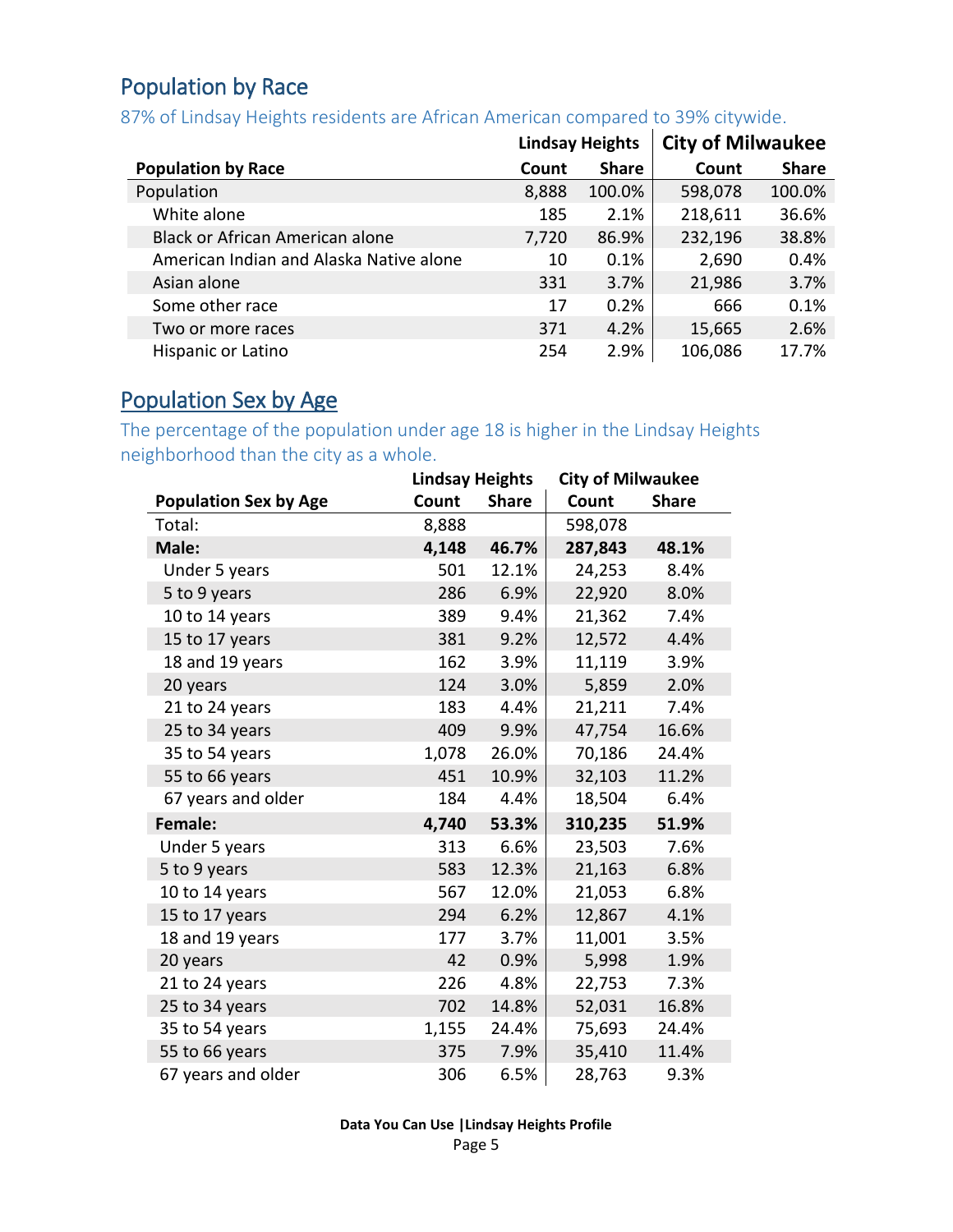### <span id="page-5-0"></span>Poverty Status by Age

46% of Lindsay Heights residents live below the poverty level compared to 29% citywide.

|                                                                     |       | <b>Lindsay Heights</b> | <b>City of Milwaukee</b> |         |
|---------------------------------------------------------------------|-------|------------------------|--------------------------|---------|
| <b>Residents Living Below Poverty</b>                               |       | Percent                | Count                    | Percent |
| Total residents:                                                    | 8,857 | 100.0%                 | 581,847                  | 100.0%  |
| Residents with income in the past<br>12 months below poverty level: | 4,081 | 46.1%                  | 170,943                  | 29.4%   |
| Under 5 years                                                       | 513   | 12.6%                  | 21,527                   | 12.6%   |
| 5 years                                                             | 145   | 3.6%                   | 4,307                    | 2.5%    |
| 6 to 11 years                                                       | 655   | 16.0%                  | 22,591                   | 13.2%   |
| 12 to 14 years                                                      | 313   | 7.7%                   | 10,157                   | 5.9%    |
| 15 years                                                            | 131   | 3.2%                   | 3,162                    | 1.8%    |
| 16 and 17 years                                                     | 287   | 7.0%                   | 6,161                    | 3.6%    |
| 18 to 24 years                                                      | 413   | 10.1%                  | 28,399                   | 16.6%   |
| 25 to 34 years                                                      | 472   | 11.6%                  | 24,038                   | 14.1%   |
| 35 to 44 years                                                      | 396   | 9.7%                   | 16,830                   | 9.8%    |
| 45 to 54 years                                                      | 357   | 8.7%                   | 15,408                   | 9.0%    |
| 55 to 64 years                                                      | 234   | 5.7%                   | 11,094                   | 6.5%    |
| 65 to 74 years                                                      | 110   | 2.7%                   | 3,879                    | 2.3%    |
| 75 years and over                                                   | 55    | 1.3%                   | 3,390                    | 2.0%    |

#### <span id="page-5-1"></span>Household Characteristics

Households headed by single females make up 40% of Lindsay Heights households, compared to 22% citywide.

|                              | <b>Lindsay Heights</b> |              |              | <b>City of Milwaukee</b> |
|------------------------------|------------------------|--------------|--------------|--------------------------|
| <b>Population Households</b> |                        | <b>Units</b> |              | Units                    |
| Total:                       |                        | 2,765        |              | 230,181                  |
| Family households:           |                        | 1,842        |              | 129,516                  |
| Married-couple family        |                        | 471          |              | 64,282                   |
| Other family:                |                        | 1,371        |              | 65,234                   |
| Male householder, no wife    | 266                    |              | 14,118       |                          |
| present                      |                        |              |              |                          |
| Female householder, no       | 1,105                  |              | 51,116       |                          |
| husband present              |                        |              |              |                          |
| Nonfamily households:        |                        | 923          | 100,665      |                          |
| Householder living alone     |                        | 702          | 80,465       |                          |
| Householder not living alone |                        | 221          |              | 20,200                   |
|                              |                        |              |              |                          |
| <b>Households by Sex</b>     | <b>Units</b>           | Percent      | <b>Units</b> | Percent                  |
| Male householder             | 266                    | 9.6%         | 14,118       | 6.1%                     |
| Female householder           | 1,105                  | 40.0%        | 51,116       | 22.2%                    |

**Data You Can Use |Lindsay Heights Profile**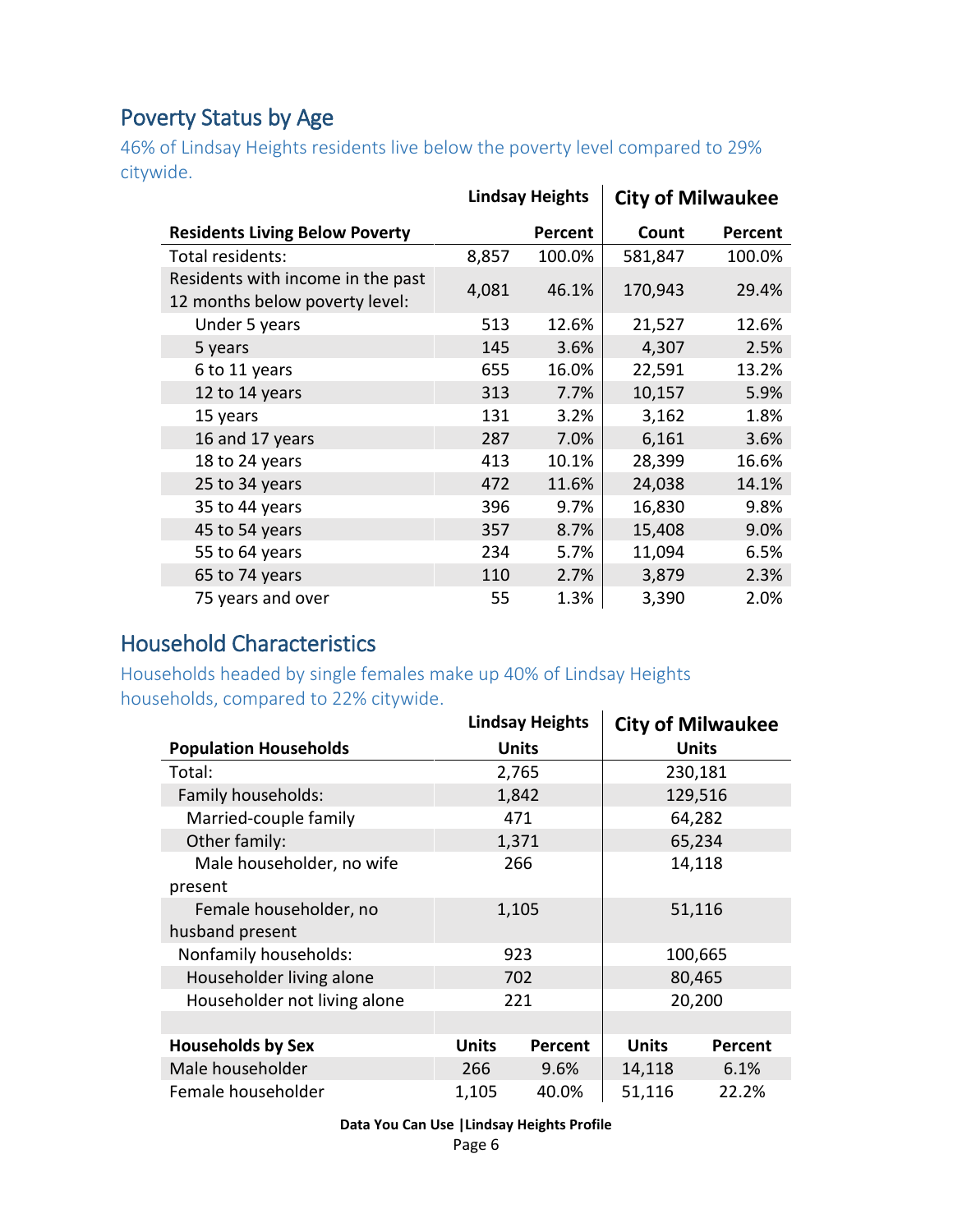#### <span id="page-6-0"></span>Vehicles per Household

Nearly a third (31%) of Lindsay Heights households have no vehicle available compared to 18% of households citywide.

| <b>City of Milwaukee</b> |
|--------------------------|
| Percent                  |
| 100.0%                   |
| 18.4%                    |
| 45.2%                    |
| 28.1%                    |
| 6.4%                     |
| 1.9%                     |
|                          |

#### <span id="page-6-1"></span>Employment Status by Sex

Almost one quarter (23%) of people 20-64 years old in Lindsay Heights are unemployed and actively seeking employment, compared with 12% citywide.

|                           | <b>Lindsay Heights</b> |                   |        | <b>City of Milwaukee</b> |              |                   |        |                       |
|---------------------------|------------------------|-------------------|--------|--------------------------|--------------|-------------------|--------|-----------------------|
|                           | <b>Total</b>           | In labor<br>force | $UnR*$ | <b>Not</b><br>working    | <b>Total</b> | In labor<br>force | $UnR*$ | <b>Not</b><br>working |
| Age 20 to 64<br>years     | 4,625                  | 64.6%             | 22.8%  | 58.2%                    | 360,980      | 76.1%             | 12.4%  | 36.3%                 |
| <b>SEX</b>                |                        |                   |        |                          |              |                   |        |                       |
| Male                      | 2,160                  | 61.9%             | 21.8%  | 60.0%                    | 173,389      | 78.0%             | 13.8%  | 35.8%                 |
| Female                    | 2,465                  | 67.0%             | 23.7%  | 56.8%                    | 187,591      | 74.3%             | 11.0%  | 36.7%                 |
| With children<br><6 years | 549                    | 83.2%             | 31.4%  | 48.2%                    | 32,570       | 75.6%             | 17.3%  | 41.7%                 |

\*UnR stands for "Unemployment Rate," or percentage of the labor force that is unemployed and actively seeking employment.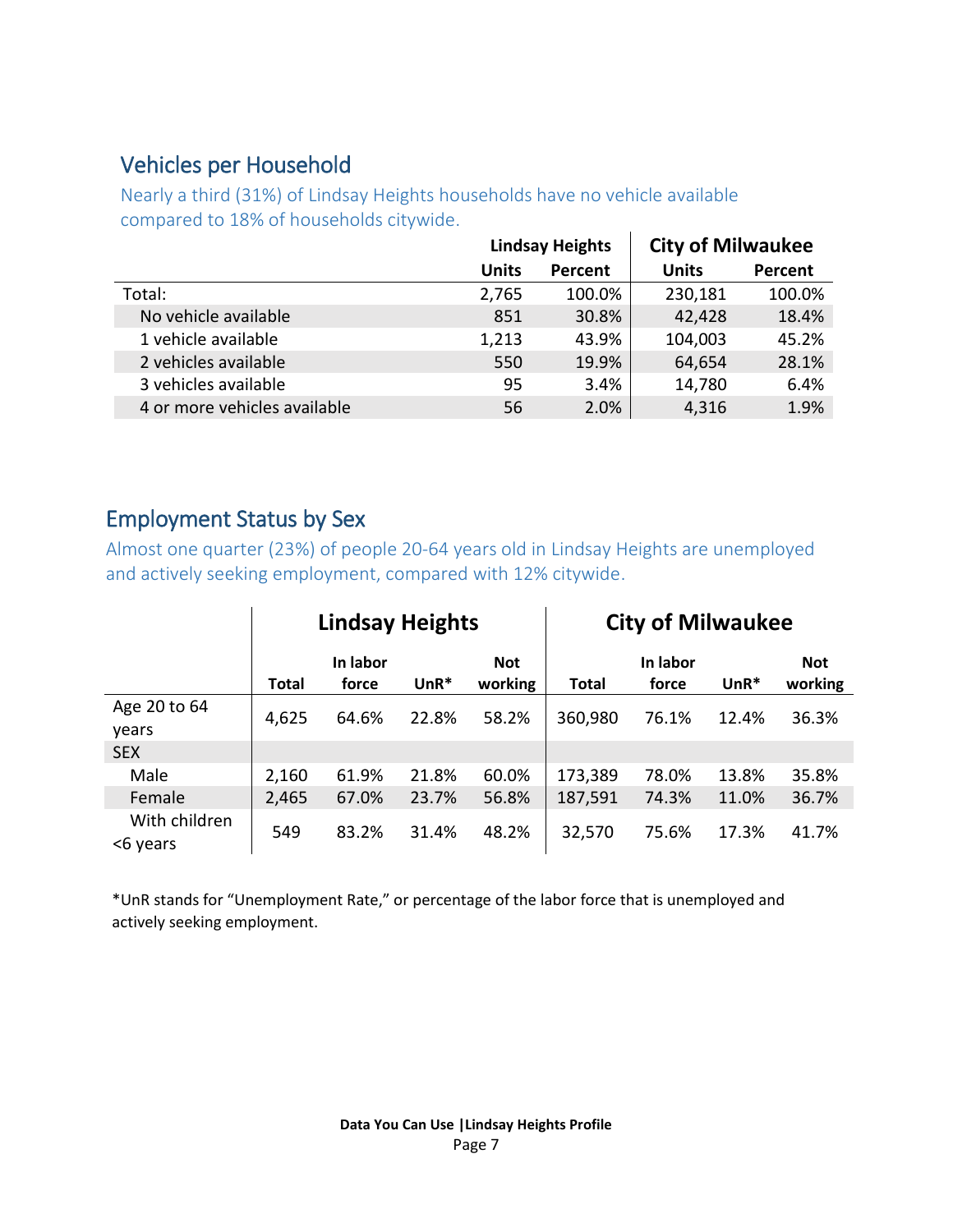#### Employment Sector by Sex

A higher percentage (30%) of residents in the Lindsay Heights neighborhood are employed in service occupations compared to the City (24%).  $\mathbf{I}$  $\mathbf{I}$ 

<span id="page-7-0"></span>

|                                                                        | <b>Lindsay Heights</b> |                     |           |           | <b>City of Milwaukee</b> |         |                     |       |        |                    |
|------------------------------------------------------------------------|------------------------|---------------------|-----------|-----------|--------------------------|---------|---------------------|-------|--------|--------------------|
| <b>Employed Population</b><br>by Occupation                            | Total                  | Percent<br>Employed | Male      | Female    | Median<br>earnings       | Total   | Percent<br>Employed | Male  | Female | Median<br>earnings |
| Civilian employed<br>population 16 years<br>and over                   | 2,439                  | 100.0%              | 47.0%     | 53.0%     | <b>NA</b>                | 257,610 | 100%                | 48.3% | 51.7%  | \$27,285           |
| Management,<br>business, science, and<br>arts occupations:             | 504                    | 20.7%               | 30.7%     | 69.3%     | <b>NA</b>                | 77,758  | 30.2%               | 41.8% | 58.2%  | \$44,288           |
| Service occupations:                                                   | 741                    | 30.4%               | 33.9%     | 66.1%     | <b>NA</b>                | 62,232  | 24.1%               | 41.1% | 58.9%  | \$17,061           |
| Sales and office<br>occupations:                                       | 552                    | 22.6%               | 44.2%     | 55.8%     | \$24,303                 | 59,235  | 23.0%               | 33.9% | 66.1%  | \$25,144           |
| Natural resources,<br>construction, and<br>maintenance<br>occupations: | 172                    | 7.1%                | <b>NA</b> | <b>NA</b> | <b>NA</b>                | 14,357  | 5.6%                | 93.7% | 6.3%   | \$31,440           |
| Production,<br>transportation, and<br>material moving<br>occupations:  | 470                    | 19.3%               | 73.8%     | 26.2%     | \$27,568                 | 44,028  | 17.1%               | 74.4% | 25.6%  | \$26,075           |

NA = Data not available.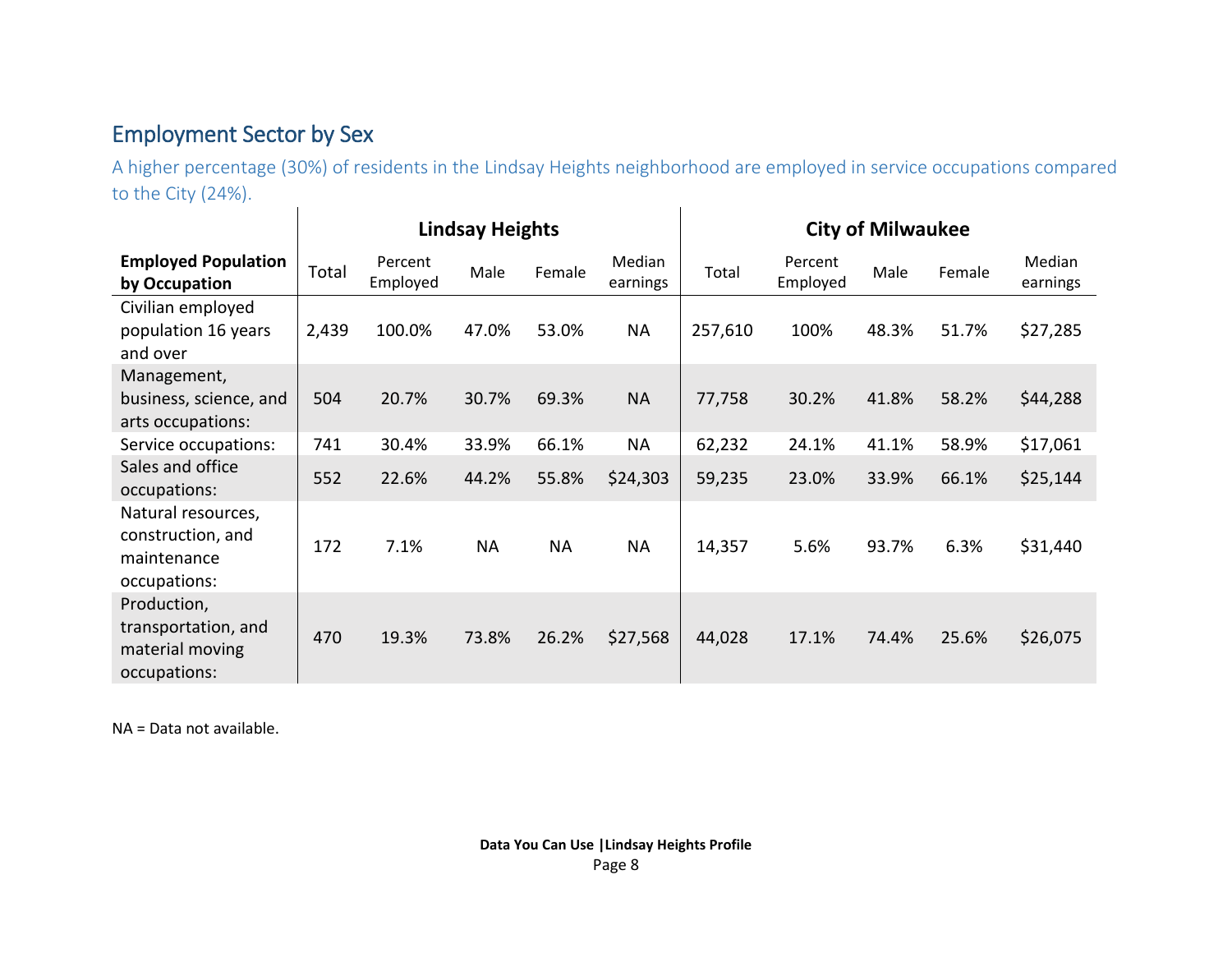## <span id="page-8-0"></span>Educational Attainment by Sex and Age

Among Lindsay Heights residents 18- 24 years of age, 40% of males and 30% of females have no high school diploma, a higher percentage than the city overall (21% and 13% respectively).

|                                             |                        |         | City of |                  |  |
|---------------------------------------------|------------------------|---------|---------|------------------|--|
|                                             | <b>Lindsay Heights</b> |         |         | <b>Milwaukee</b> |  |
|                                             | Count                  | Percent | Count   | Percent          |  |
| Total:                                      | 5,574                  |         | 438,385 |                  |  |
| Male:                                       | 2,591                  |         | 206,736 |                  |  |
| 18 to 24 years:                             | 469                    |         | 38,189  |                  |  |
| Less than high school diploma               | 186                    | 39.7%   | 8,038   | 21.0%            |  |
| High school graduate (includes equivalency) | 192                    | 40.9%   | 11,131  | 29.1%            |  |
| Some college, no bachelor's degree          | 82                     | 17.5%   | 15,855  | 41.5%            |  |
| Bachelor's degree or higher                 | 9                      | 1.9%    | 3,165   | 8.3%             |  |
| 25 to 34 years:                             | 409                    |         | 47,754  |                  |  |
| Less than high school diploma               | 80                     | 19.6%   | 7,259   | 15.2%            |  |
| High school graduate (includes equivalency) | 205                    | 50.1%   | 13,362  | 28.0%            |  |
| Some college, no bachelor's degree          | 113                    | 27.6%   | 13,860  | 29.0%            |  |
| Bachelor's degree or higher                 | 11                     | 2.7%    | 13,273  | 27.8%            |  |
| 35 to 64 years:                             | 1,444                  |         | 98,565  |                  |  |
| Less than high school diploma               | 399                    | 27.6%   | 18,588  | 18.9%            |  |
| High school graduate (includes equivalency) | 507                    | 35.1%   | 32,930  | 33.4%            |  |
| Some college, no bachelor's degree          | 445                    | 30.8%   | 27,311  | 27.7%            |  |
| Bachelor's degree or higher                 | 93                     | 6.4%    | 19,736  | 20.0%            |  |
| 65 years and over:                          | 269                    |         | 22,228  |                  |  |
| Less than high school diploma               | 103                    | 38.3%   | 6,145   | 27.6%            |  |
| High school graduate (includes equivalency) | 95                     | 35.3%   | 7,557   | 34.0%            |  |
| Some college, no bachelor's degree          | 53                     | 19.7%   | 4,500   | 20.2%            |  |
| Bachelor's degree or higher                 | 18                     | 6.7%    | 4,026   | 18.1%            |  |
| Female:                                     | 2,983                  |         | 231,649 |                  |  |
| 18 to 24 years:                             | 445                    |         | 39,752  |                  |  |
| Less than high school diploma               | 133                    | 29.9%   | 5,194   | 13.1%            |  |
| High school graduate (includes equivalency) | 109                    | 24.5%   | 9,910   | 24.9%            |  |
| Some college, no bachelor's degree          | 192                    | 43.1%   | 20,725  | 52.1%            |  |
| Bachelor's degree or higher                 | 11                     | 2.5%    | 3,923   | 9.9%             |  |
| 25 to 34 years:                             | 702                    |         | 52,031  |                  |  |
| Less than high school diploma               | 143                    | 20.4%   | 6,524   | 12.5%            |  |
| High school graduate (includes equivalency) | 248                    | 35.3%   | 11,435  | 22.0%            |  |
| Some college, no bachelor's degree          | 233                    | 33.2%   | 17,736  | 34.1%            |  |
| Bachelor's degree or higher                 | 78                     | 11.1%   | 16,336  | 31.4%            |  |
| 35 to 64 years:                             | 1,495                  |         | 106,809 |                  |  |
| Less than high school diploma               | 393                    | 26.3%   | 18,504  | 17.3%            |  |
| High school graduate (includes equivalency) | 447                    | 29.9%   | 31,011  | 29.0%            |  |
| Some college, no bachelor's degree          | 507                    | 33.9%   | 33,762  | 31.6%            |  |
| Bachelor's degree or higher                 | 148                    | 9.9%    | 23,532  | 22.0%            |  |
| 65 years and over:                          | 341                    |         | 33,057  |                  |  |
| Less than high school diploma               | 149                    | 43.7%   | 8,674   | 26.2%            |  |
| High school graduate (includes equivalency) | 116                    | 34.0%   | 12,620  | 38.2%            |  |
| Some college, no bachelor's degree          | 58                     | 17.0%   | 6,646   | 20.1%            |  |
| Bachelor's degree or higher                 | 18                     | 5.3%    | 5,117   | 15.5%            |  |

**Data You Can Use |Lindsay Heights Profile**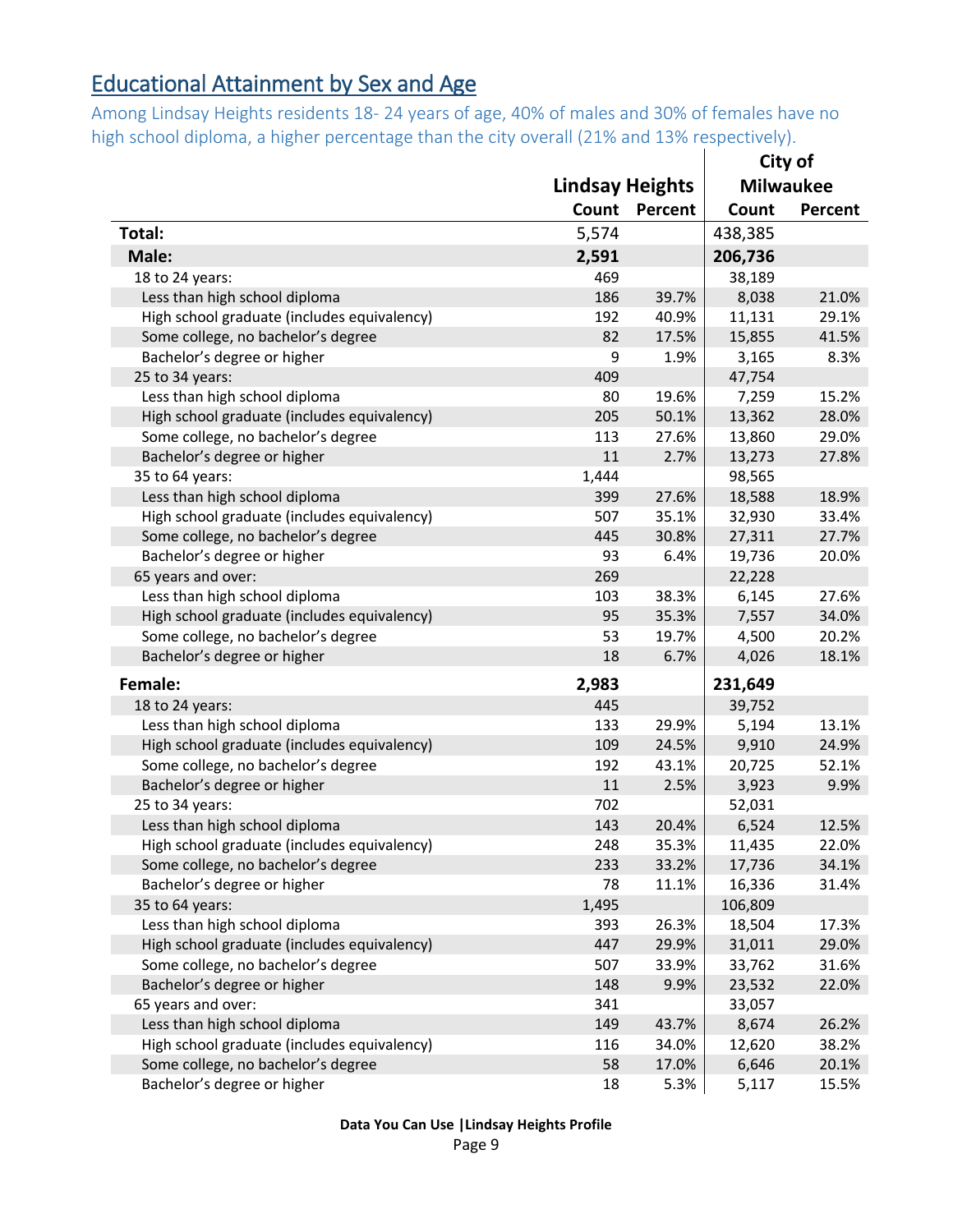#### <span id="page-9-1"></span>Occupancy Characteristics

| <b>TO GOTTA OCOORD OFFICERS IN EXTRACTLY THORNEY CONTRACT CONTROL</b> |              |                        |              |                          |  |  |  |  |
|-----------------------------------------------------------------------|--------------|------------------------|--------------|--------------------------|--|--|--|--|
|                                                                       |              | <b>Lindsay Heights</b> |              | <b>City of Milwaukee</b> |  |  |  |  |
| <b>Housing Status</b>                                                 | <b>Units</b> | Percent                | <b>Units</b> | Percent                  |  |  |  |  |
| Total housing units                                                   | 3,461        |                        | 257,965      |                          |  |  |  |  |
| Owner and renter                                                      | 2,765        | 79.9%                  | 230,181      | 89.2%                    |  |  |  |  |
| Owner occupied                                                        | 989          | 35.8%                  | 99,034       | 43.0%                    |  |  |  |  |
| Renter occupied                                                       | 1,776        | 64.2%                  | 131,147      | 57.0%                    |  |  |  |  |

Housing stock occupancy is 80% in Lindsay Heights compared to 89% citywide.

#### <span id="page-9-0"></span>Occupied Housing Unit Structures

Nearly two-thirds (64%) of occupied units are rented units in Lindsay Heights, compared to 57% citywide.  $\begin{array}{c} \hline \end{array}$ 

|                    |              | <b>Lindsay Heights</b>       |              | <b>City of Milwaukee</b> |              |              |
|--------------------|--------------|------------------------------|--------------|--------------------------|--------------|--------------|
|                    | Total        | <b>OO</b>                    | Rented       | <b>Total</b>             | <b>OO</b>    | Rented       |
|                    | <b>Units</b> | <b>Units</b>                 | <b>Units</b> | <b>Units</b>             | <b>Units</b> | <b>Units</b> |
| Occupied units     | 2,765        | 989                          | 1,776        | 230,181                  | 99,034       | 131,147      |
|                    |              | (35.8%)                      | (64.2%)      |                          | $(43.0\%)$   | (57.0%)      |
| UNITS IN STRUCTURE |              |                              |              |                          |              |              |
| 1, detached        | 43.8%        | 64.4%                        | 32.2%        | 42.1%                    | 76.6%        | 16.0%        |
| 1, attached        | 13.7%        | 15.2%                        | 12.9%        | 6.8%                     | 5.6%         | 7.7%         |
| 2 apartments       | 25.6%        | 15.8%                        | 31.1%        | 19.3%                    | 10.8%        | 25.8%        |
| 3 or 4 apartments  | 5.5%         | 0.5%                         | 8.2%         | 7.3%                     | 1.1%         | 12.0%        |
| 5 to 9 apartments  | 3.9%         | $\overline{\phantom{a}}$     | 6.1%         | 5.9%                     | 0.8%         | 9.7%         |
| 10 or more         | 6.1%         | $\qquad \qquad \blacksquare$ | 9.6%         | 18.3%                    | 4.5%         | 28.6%        |
| apartments         |              |                              |              |                          |              |              |
| Mobile home/other  | 1.4%         | 4.0%                         |              | 0.4%                     | 0.6%         | 0.2%         |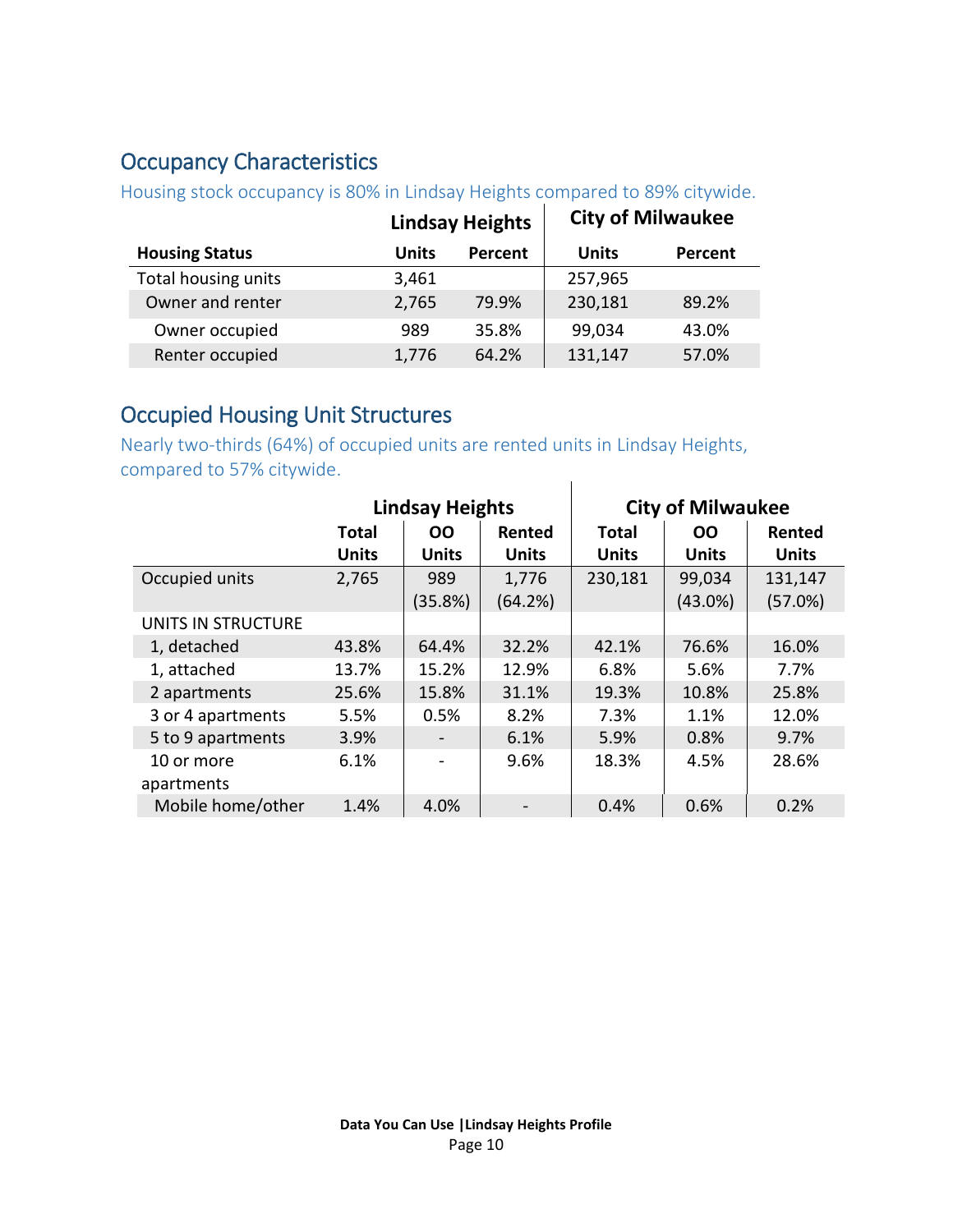#### <span id="page-10-0"></span>Occupant Bedrooms

The largest percentage of houses in the Lindsay Heights neighborhood area (38%) have three bedrooms, higher than the citywide percentage (33%).

|                          |       | Lindsay<br><b>Heights</b> | <b>City of Milwaukee</b> |         |
|--------------------------|-------|---------------------------|--------------------------|---------|
| <b>Occupant Bedrooms</b> | Count | Percent                   | Count                    | Percent |
| Total:                   | 3,461 |                           | 257,965                  |         |
| No bedroom               | 79    | 2.3%                      | 7,930                    | 3.1%    |
| 1 bedroom                | 306   | 8.8%                      | 42,557                   | 16.5%   |
| 2 bedrooms               | 1,021 | 29.5%                     | 92,693                   | 35.9%   |
| 3 bedrooms               | 1,298 | 37.5%                     | 85,613                   | 33.2%   |
| 4 bedrooms               | 414   | 12.0%                     | 22,826                   | 8.8%    |
| 5 or more bedrooms       | 343   | 9.9%                      | 6,346                    | 2.5%    |

#### <span id="page-10-1"></span>Year Housing Units Built

Nearly two-thirds (66%) of the occupied units in Lindsay Heights were built in 1939 or earlier, compared to 37% citywide.  $\mathbf{L}$ 

|                             | <b>Lindsay Heights</b> |                          | <b>City of Milwaukee</b> |              |              |              |
|-----------------------------|------------------------|--------------------------|--------------------------|--------------|--------------|--------------|
|                             | <b>Total</b>           | <b>OO</b>                | Rented                   | <b>Total</b> | <b>OO</b>    | Rented       |
|                             | <b>Units</b>           | <b>Units</b>             | <b>Units</b>             | <b>Units</b> | <b>Units</b> | <b>Units</b> |
| Occupied housing<br>units   | 2,765                  | 989                      | 1,776                    | 230,181      | 99,034       | 131,147      |
| <b>Year Structure Built</b> |                        |                          |                          |              |              |              |
| 2010 or later               | 0.2%                   | $\overline{\phantom{a}}$ | 0.3%                     | 0.4%         | 0.2%         | 0.6%         |
| 2000 to 2009                | 9.2%                   | 18.9%                    | 3.9%                     | 3.5%         | 3.6%         | 3.5%         |
| 1980 to 1999                | 5.9%                   | 2.6%                     | 7.8%                     | 7.1%         | 4.4%         | 9.1%         |
| 1960 to 1979                | 4.8%                   | 5.6%                     | 4.4%                     | 19.7%        | 16.6%        | 22.0%        |
| 1940 to 1959                | 13.9%                  | 8.0%                     | 17.1%                    | 32.3%        | 40.0%        | 26.5%        |
| 1939 or earlier             | 65.9%                  | 64.9%                    | 66.5%                    | 37.0%        | 35.2%        | 38.3%        |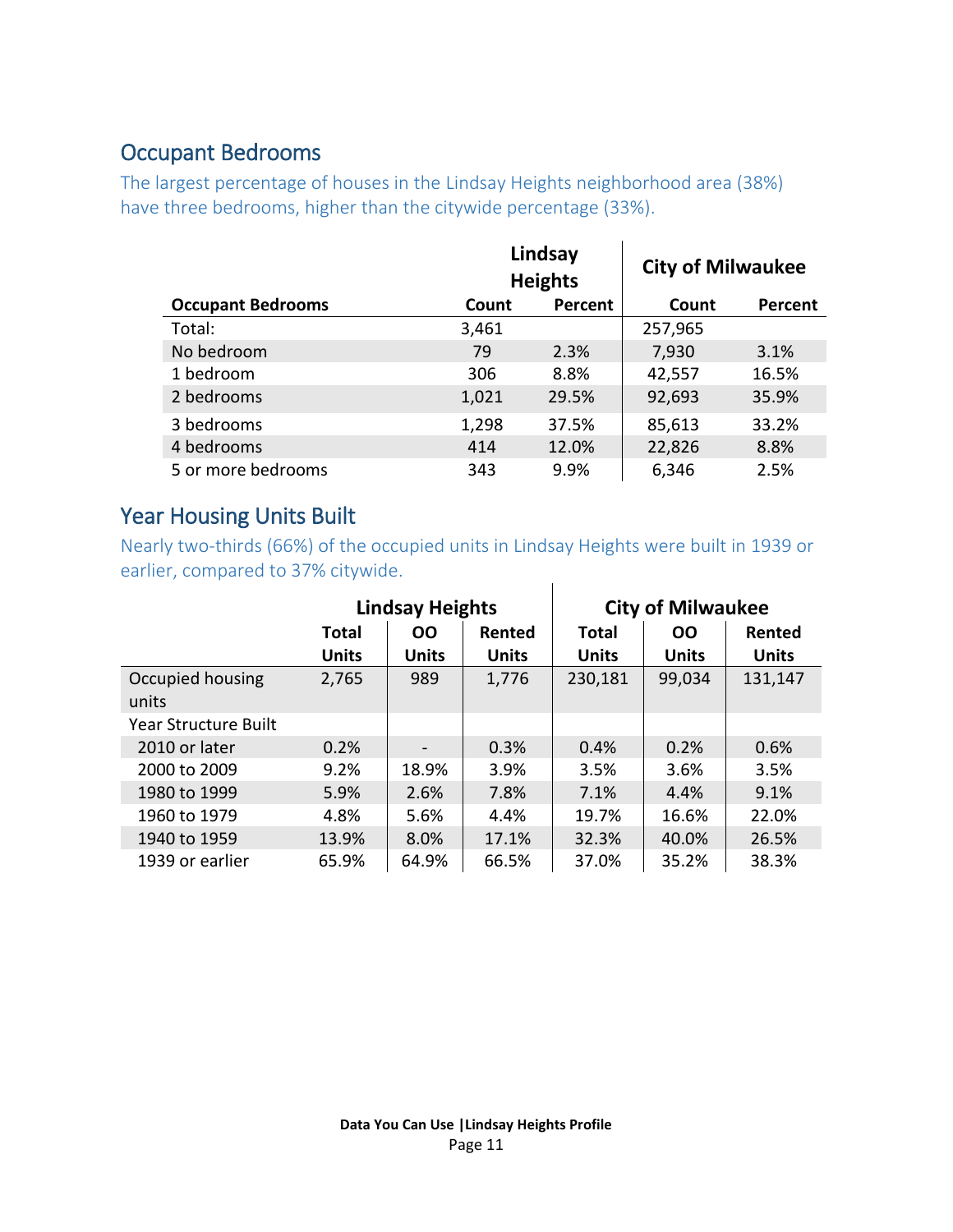### <span id="page-11-0"></span>Rent Paid by Renters

In the Lindsay Heights neighborhood the most common monthly rental rate is between \$1,000- \$1,249, higher than the City's most common monthly rental rate of \$800- \$899.

|                    | <b>Lindsay Heights</b> |                | <b>City of Milwaukee</b> |         |
|--------------------|------------------------|----------------|--------------------------|---------|
| <b>Rent Paid</b>   | <b>Units</b>           | <b>Percent</b> | <b>Units</b>             | Percent |
| Total              | 1,776                  | 100.0%         | 131,147                  | 100.0%  |
| With cash rent:    | 1,719                  | 96.8%          | 128,661                  | 98.1%   |
| Less than \$100    |                        | 0.0%           | 546                      | 0.4%    |
| \$100 to \$149     | 11                     | 0.6%           | 404                      | 0.3%    |
| \$150 to \$199     |                        | 0.0%           | 742                      | 0.6%    |
| \$200 to \$249     | 28                     | 1.6%           | 2,951                    | 2.3%    |
| \$250 to \$299     | 37                     | 2.1%           | 1,519                    | 1.2%    |
| \$300 to \$349     | 36                     | 2.0%           | 1,740                    | 1.3%    |
| \$350 to \$399     | 76                     | 4.3%           | 2,018                    | 1.5%    |
| \$400 to \$449     | 34                     | 1.9%           | 2,038                    | 1.6%    |
| \$450 to \$499     | 69                     | 3.9%           | 2,934                    | 2.2%    |
| \$500 to \$549     | 96                     | 5.4%           | 5,250                    | 4.0%    |
| \$550 to \$599     | 114                    | 6.4%           | 6,869                    | 5.2%    |
| \$600 to \$649     | 76                     | 4.3%           | 7,848                    | 6.0%    |
| \$650 to \$699     | 109                    | 6.1%           | 10,403                   | 7.9%    |
| \$700 to \$749     | 58                     | 3.3%           | 11,619                   | 8.9%    |
| \$750 to \$799     | 115                    | 6.5%           | 10,931                   | 8.3%    |
| \$800 to \$899     | 218                    | 12.3%          | 19,448                   | 14.8%   |
| \$900 to \$999     | 151                    | 8.5%           | 12,896                   | 9.8%    |
| \$1,000 to \$1,249 | 349                    | 19.7%          | 17,361                   | 13.2%   |
| \$1,250 to \$1,499 | 75                     | 4.2%           | 6,448                    | 4.9%    |
| \$1,500 to \$1,999 | 67                     | 3.8%           | 3,321                    | 2.5%    |
| \$2,000 or more    |                        | 0.0%           | 1,375                    | 1.0%    |
| No cash rent       | 57                     | 3.2%           | 2,486                    | 1.9%    |